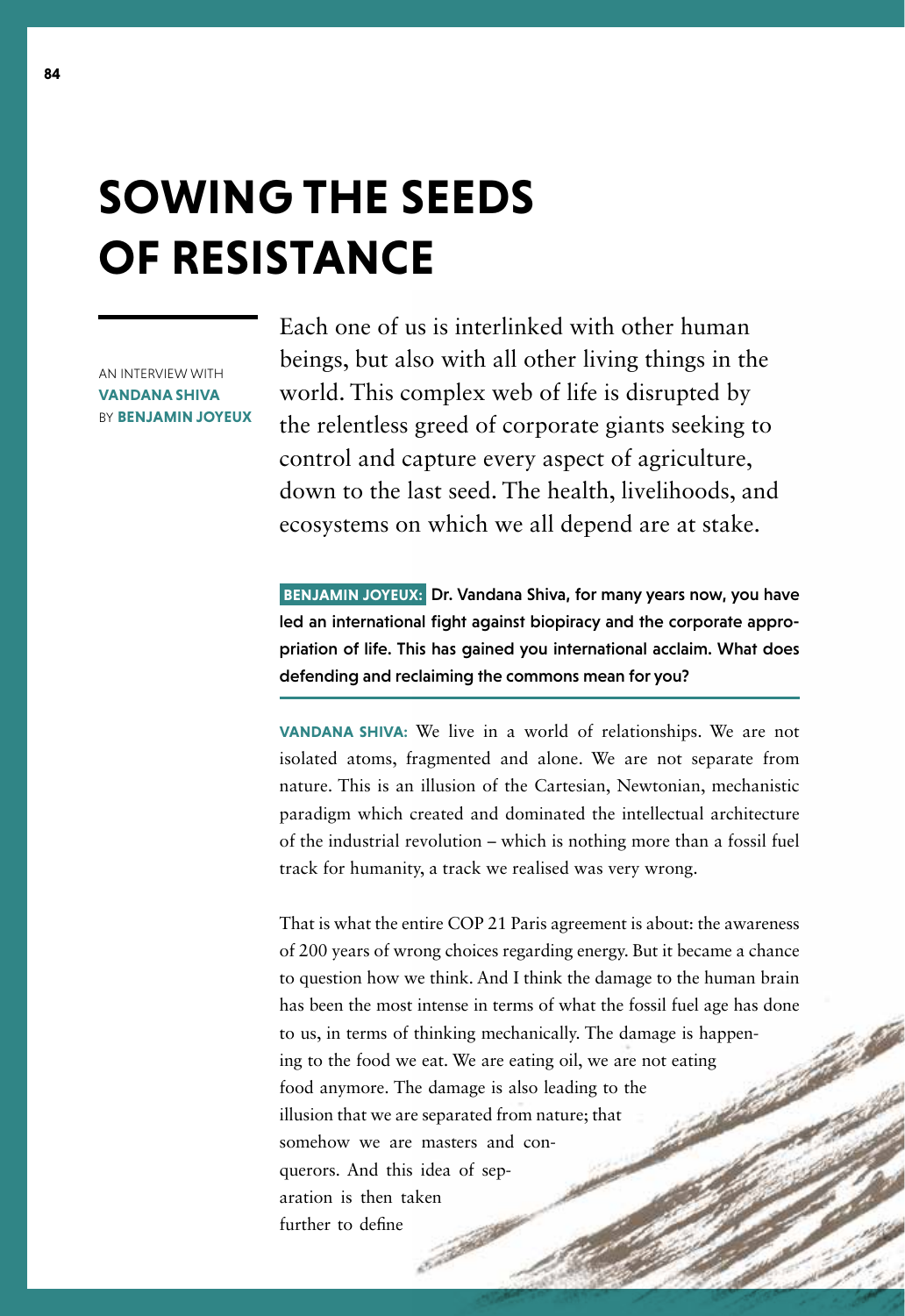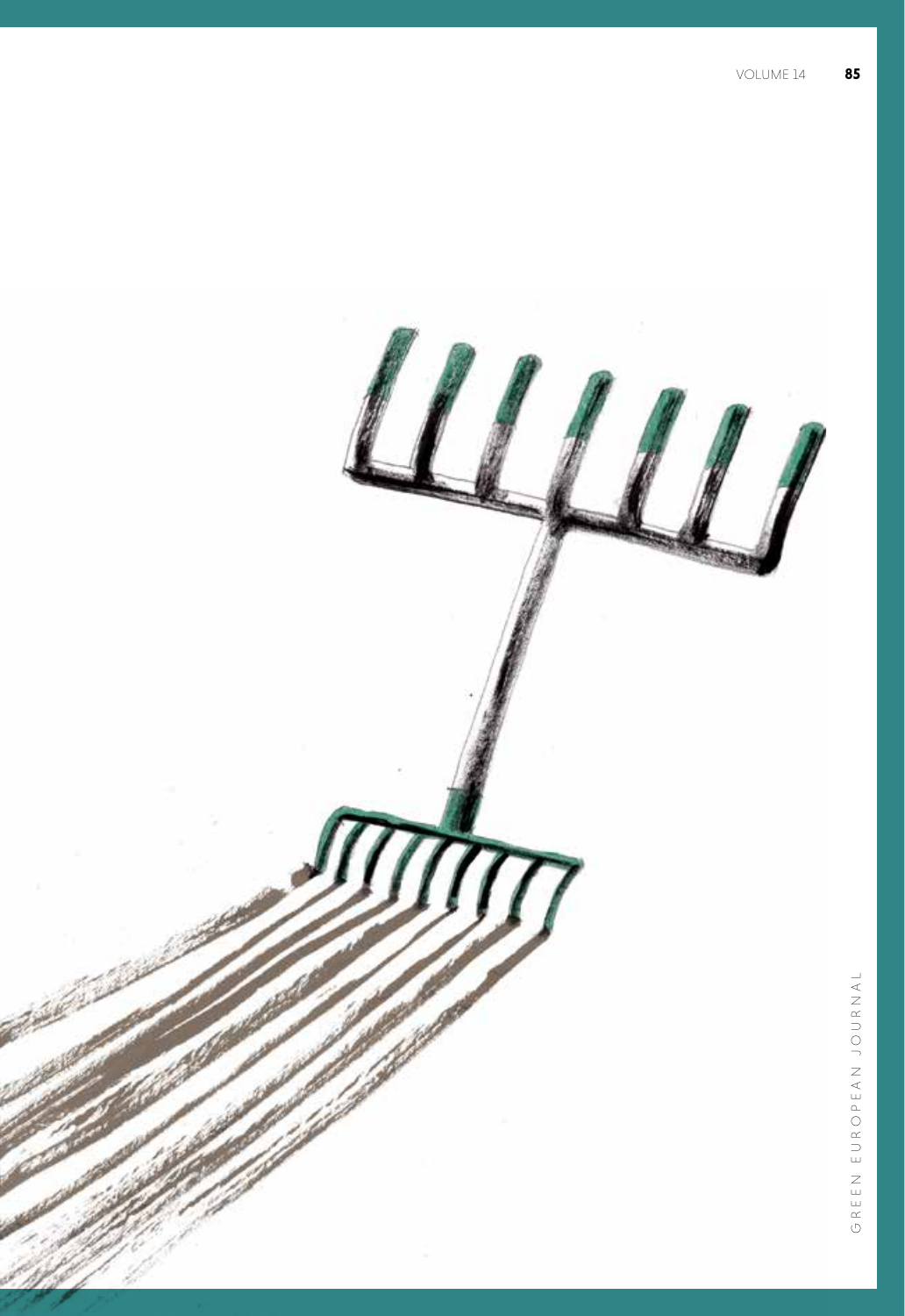human society as atoms at war with each other: therefore you need a dictator to keep us in order. No. The world is a world of relationships. It's a world of self-organised beings in mutually beneficial relationships. And the nature of life is to be self-organised, as the Chilean scientist Mathieu Raman said: "*There are autopolitic systems, they are self-organised and that's life, that's freedom, that's how we should be in democracy. And then there are externally controlled systems, allocated systems. Industrial farming is an allocated system. Fake democracies are allocated systems*."

So if we have to recover our capacity to be truly free, we have to understand our relationship with the Earth, which creates our ways of life, and our relationships within the community. All of this means reclaiming the commons. It's when we start realising that the nature of the way life is organised – the "web of life" – is a commons, that we then stop imagining that a Monsanto or a Bayer putting one toxic gene into a plant is inventing life, which is a man-made machine that they have manufactured. No! A seed is a seed – it reproduces and multiplies on its own. Sadly, when you put a contaminant, it also multiplies with the contaminant; but it is not being made by that pollution. It is making itself. Just as much as a river flows on its own. If someone puts mercury into it, the mercury is a part of the river but the

mercury is not making the river. So these are very fundamental illusions of what will allow the push for GMOs or the very mistaken idea that corporations are the "inventors" of the seed. Corporations are there to be the owners of the seeds. Their only concern is their right to collect royalties and they're pushing our farmers to suicide.

I have been dealing with this tragedy of 300 000 farmers pushed to suicide because of debt – a debt caused by an increase of more than 70% in the price of seeds. This false technology also increased the cost of the pesticides because it is not working to control pests, just as herbicides are not working to control weeds. After all, when you have the wrong thinking about how the world works, you will come up with the wrong tools. And your technologies will fail, no matter how much you repeatedly call it innovation. It is a failed technology. And repeating failures is not the kind of innovation we need.

Sadly, in the debate we've had in India recently around GMO mustard seeds and the Bt cotton<sup>1</sup> suicide, there are people who say: "*But seeds in nature have a short shelf-life system and only corporations have the power to bring in new models.*"

No, a seed is life itself. It's the beginning of the fruit system. It is where life is renewed. It is where freedom is sung. It is where the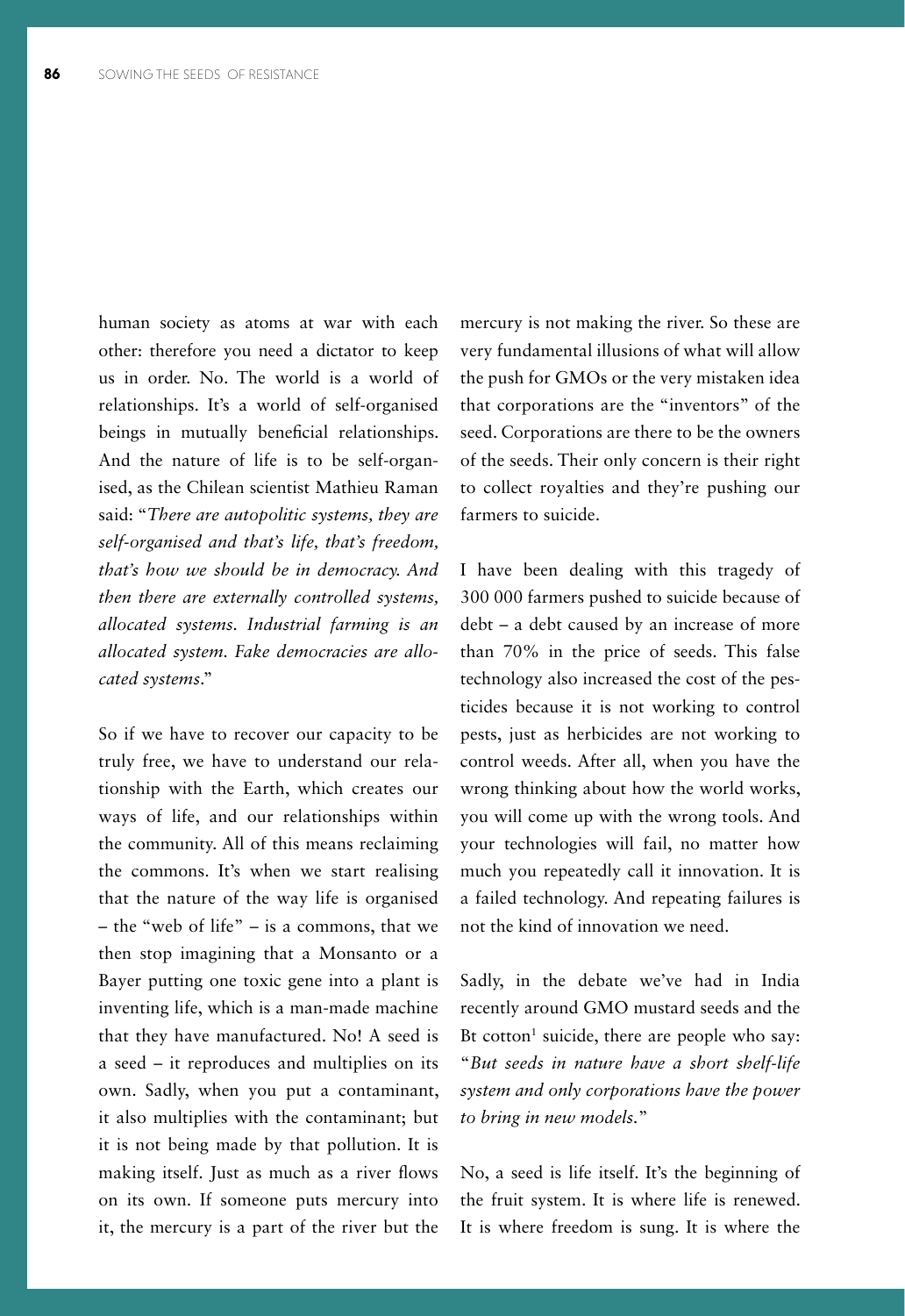commons start. Because the seed is a "commons", not just for humans. The seed is a "commons" for the pollinators; the pollen of that plant which they fertilised. The plant gives the pollen to the bee. The bee gives fertility to the plant in deep mutual support of each other. That what a "commons" is.

## How did you first become aware of and involved in this struggle to defend the commons?

**VANDANA SHIVA:** I first heard about this phenomenon of creating genetically engineered crops in order to own the seed patents and then imposing free trade agreements in 1997, in an interesting meeting near Geneva (in Megève, France). That's the day I made a commitment: I'm going to protect the seed. I will look at the genetic engineering at the scientific level. We defined the issue of biosafety in the UN treaties and now we have a UN law on biosafety. It's because of these laws that Europe is largely GMO-free. India has not yet any GM food crop but they are trying to push the GMO mustard seed and we are against it.

The illusion of corporations being inventors of seed and the issue of patents are part of a very big issue. I work with our government to draft laws that don't allow patents on seeds, plants, and animals. Argentina has such laws; Brazil has such laws. But the most important advancement in starting to reclaim the seed as a "commons" began with creating community seed-banks, rather than privatised seeds, in the hands of now three corporate giants. When I started this work, they said there would be five giants. They're down to three. Before we know it, there'll be just one, and then it'll collapse; but before this collapse we want to make the world a different place so that life can thrive. People from 320 community seed banks went to Navdanya2. They have nutritional seeds,

*I HAVE BEEN DEALING WITH THIS TRAGEDY OF 300 000 FARMERS PUSHED TO SUICIDE*  **BECAUSE OF** *DEBT – A DEBT CAUSED BY AN INCREASE OF MORE THAN 70% IN THE PRICE OF SEEDS*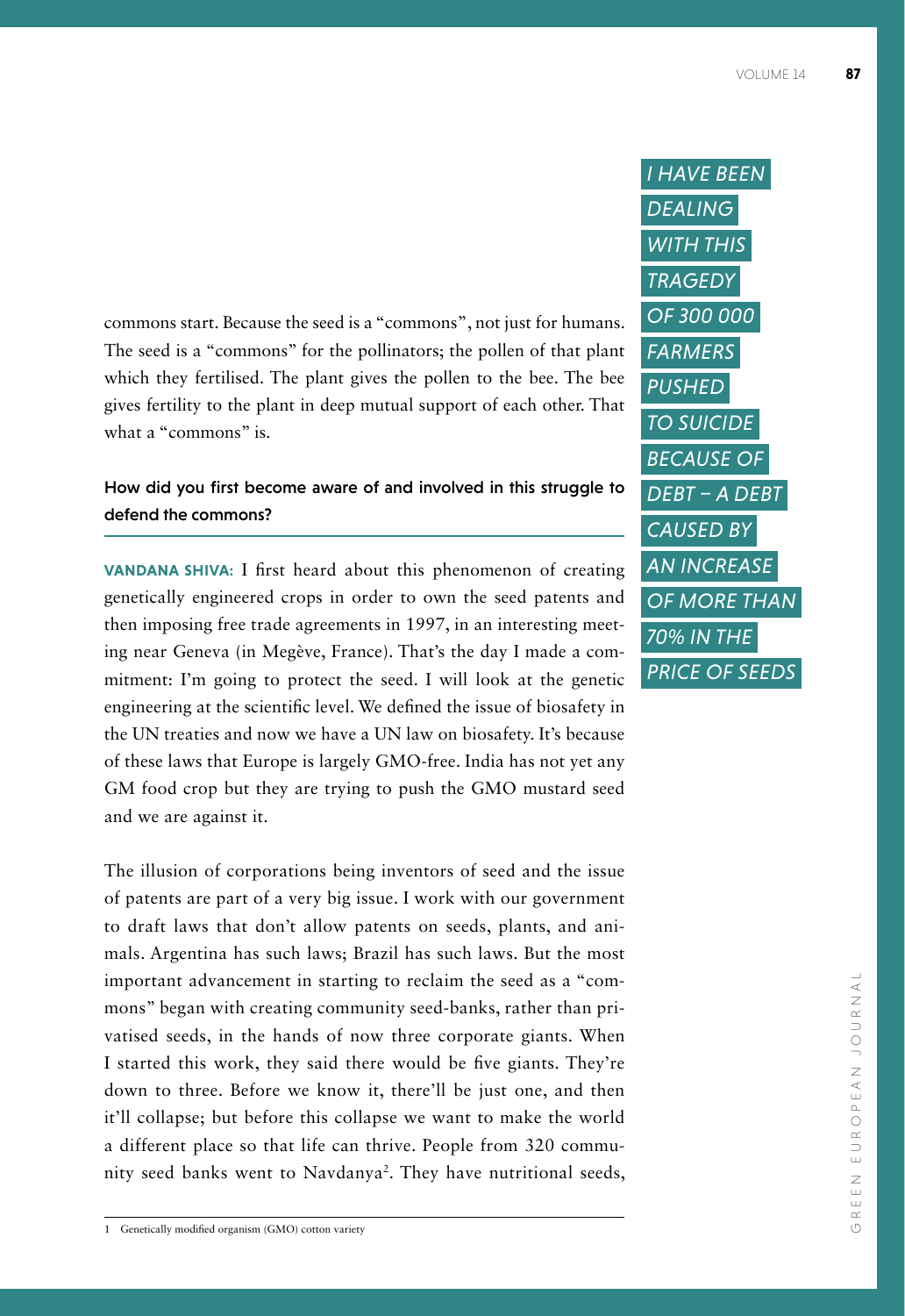

delicious seeds. My team has just come back. They have just found five varieties of the Moong dhal. Diversity is the way of nature. And as long as we have communities and seed breeders, we will have diversity. When three giants have seeds in their hands, they will breed failed toxic monocultures. The seeds help farmers come out of that crisis of climate change, whether that crisis manifests itself through extended droughts, the super cyclone of Orissa, or the tsunami tragedy in Tamil Nadu.

Bill Gates and his corporate lab said: "*We are inventing a sort of surgeons*". How are they still making their seeds? There are for fighting biopiracy – which is nothing more than pirating our knowledge – pirating indigenous biodiversity and then saying:"*This is my invention*". That is a very important part of my own personal fight, alongside Navdanya.

In 1984, Union Carbide's pesticide plant exploded in the city of Bhopal. Today, Carbide is owned by Dow, and Dow and DuPont are linked. So in a way, the Bhopal disaster is the responsibility of Dow and DuPont. That was the moment when I started a campaign saying "*No more Bhopal, let's plant a Neem!*" Because the Neem tree gives us our best natural control system. Our grand-mothers used it. Our great grand-mothers used it. We joined hands with the Greens in the European Parliament and IFOAM, the international organic movement. And over 11 years we fought the biggest government of the world: the US Department of Agriculture. Joining hands with the big toxic company called WR Grace to claim that they had invented the use of Neem for the best control. It took 11 years, but we won, because we worked in solidarity.

<sup>2</sup> Navdanya is a network of seed keepers and organic producers, spread across 18 states in India.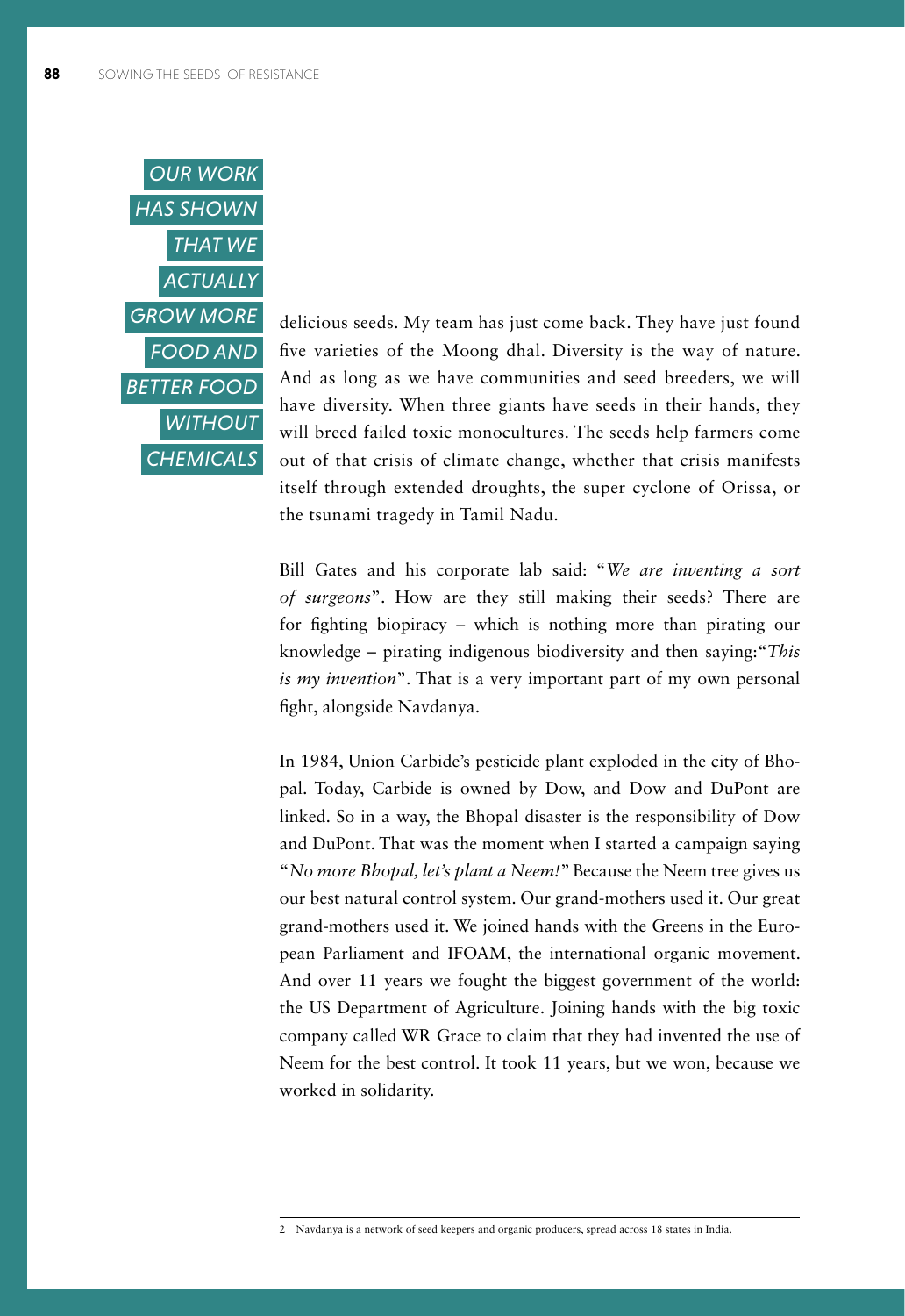What is the impact that corporate giants' control of agriculture has on small-scale farmers? How can they resist in the face of such odds?

**VANDANA SHIVA:** We have a beautiful Basmati here. India has 200,000 rice varieties. Our farmers' plant breeding was a breeding in and of the commons; a shared activity. A corporation in America took our Basmati and attempted to patent it. Corporations taking over the seeds to push their chemicals brings new disease problems. We have a lot of allergies related to weeds, such as gluten allergies. Every third person now has a gluten allergy. But the weed itself is not contributing to gluten allergies. Breeding for industrial purpose is the cause. That's why we have such weeds in India, yet without the gluten allergies.

Monsanto claimed to have invented the "end of weeds". Before that, they had to apply for that patent. So biopiracy has been a very big fight. We have also realised that these are the same corporations selling the chemicals that have shaped industrial farming, based on fossil fuels. Chemicals are made from fossil fuels whether they're synthetic fertilisers or synthetic pesticides. They are all made from fossil fuels. They're petrol-based and natural gas-based. These chemicals are what we want to clean away. They are the same chemicals that led to the creation of mustard gas, which poisoned and killed us during the war, with French troops as the primary victims.

This expertise in war was turned into an expertise in how we grow our food. And for nearly 70 years, humanity has been fed the belief that without the chemicals, we will not have food security. Our work has shown that we actually grow more food and better food without these chemicals. That's why a big part of Navdanya's secondary work is promoting ecological farming, and training farmers in agro-ecology. We have trained more than a million farmers. Of course, farmers eat. But farmers have to sell something because it's their livelihood. What they grow directly impacts on the health of the people. Farmers do not grow commodities; they grow health. And when they grow healthy crops, building biodiversity, the people who eat that food grow healthy. These farmers push Navdanya to create a distribution system with them as the starting point.

When we look at the biodiversity model of agriculture in contrast to the toxic, poisonous fossil fuel model of these three corporations, which are Bayer-Monsanto, Dow-Dupont, and Syngenta – we're talking here about three poison manufacturers whose rules have become law. And they will merge together. Monsanto and Bayer are not merged today, but they were previously. The owners want to be the same. This is a game of musical chairs to confuse the public. But we won't be confused, because our vision is freedom. We don't need this free trade agreement they push. They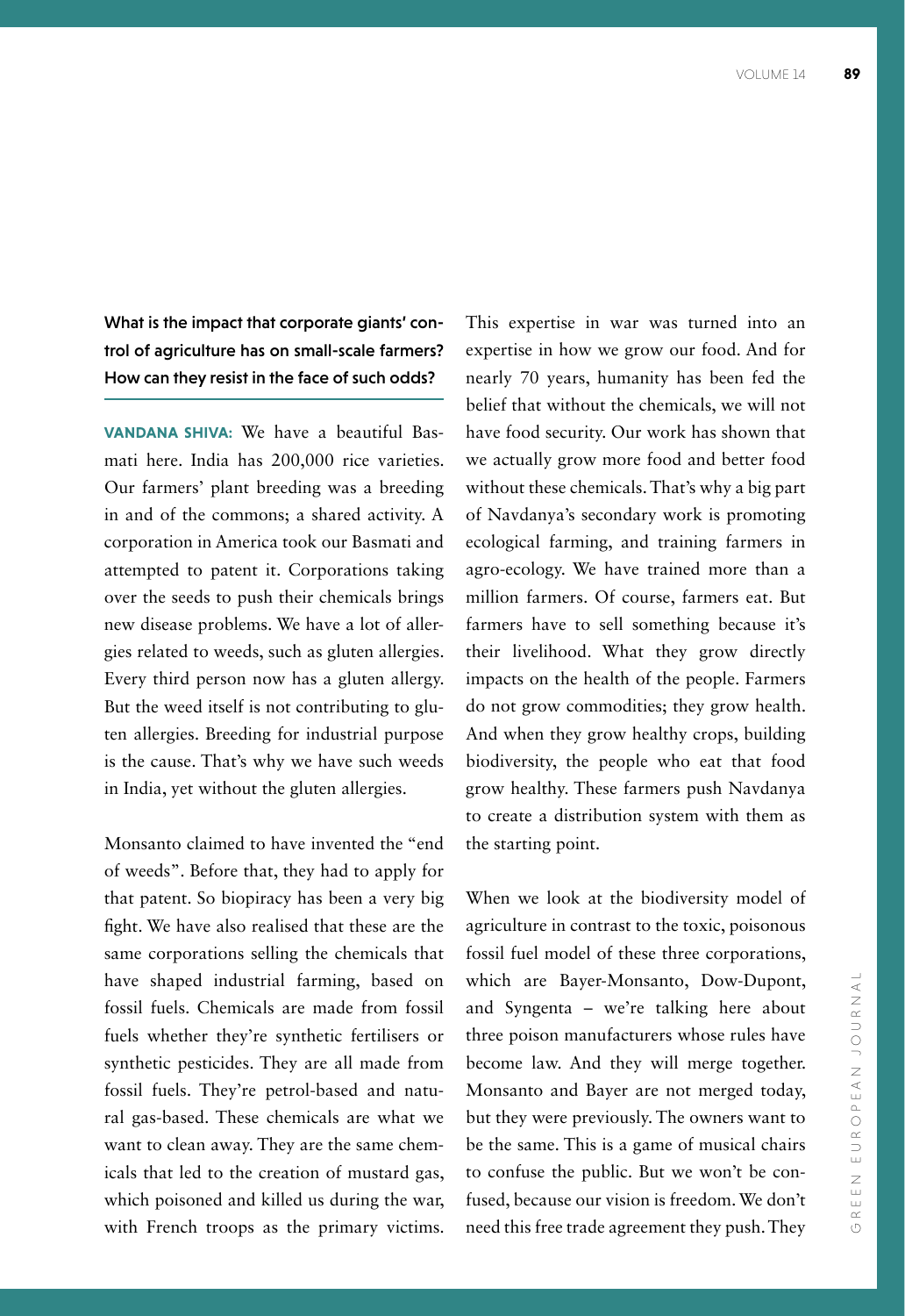

push the World Trade Organisation, thinking they own it; we think we are building a movement of people to help them against the grabbing of our seeds; against the grabbing of our agriculture. So now they want to bring in TTIP and TPP to complete the task they have set for themselves, towards absolute intellectual property, and harmonisation of regulations. So that Europe loses its safety standards and has to go under the United States wing where there is no regulation or labelling on GMOs. The poor majority of American citizens have absolutely no idea what they're eating. That's why the US is the second nation in the world when it comes to diseases related to food.

## What's the future of the commons now in this great battle for the seeds? And how can Green parties contribute?

**VANDANA SHIVA:** We are now working to make the connection of "food as a commons" deeper. The idea of "the seed as a commons" has grown through the seed networks and community seed-banks. We're now working on "food as a commons". And behind me, this is the beautiful Annapurna. She is the Goddess of food. We are creating communities within cities, and villages start relating to each other. We want to get rid of this model, in which four commodities are produced by three or four trading giants, while the seeds and the chemicals come from the same toxic corporations, with everyone forced to eat toxic food, and agriculture destroyed everywhere. No: we can have local food systems that increase the incomes of our farmers and reduce the cost of good, organic food. We address the problems of disease, hunger, and poverty at the same time. So the Green movement of today has to become a movement for justice. It has to become a movement for freedom. It has to become a movement for ending the rule of poisoners. It has to become a movement to end the rules of corporations. And for all of this, we have to reclaim the "commons" at many, many levels, including the commons in our minds. Be able to think differently outside the prison of the materiality box. That's the reason we have organised the tribunal